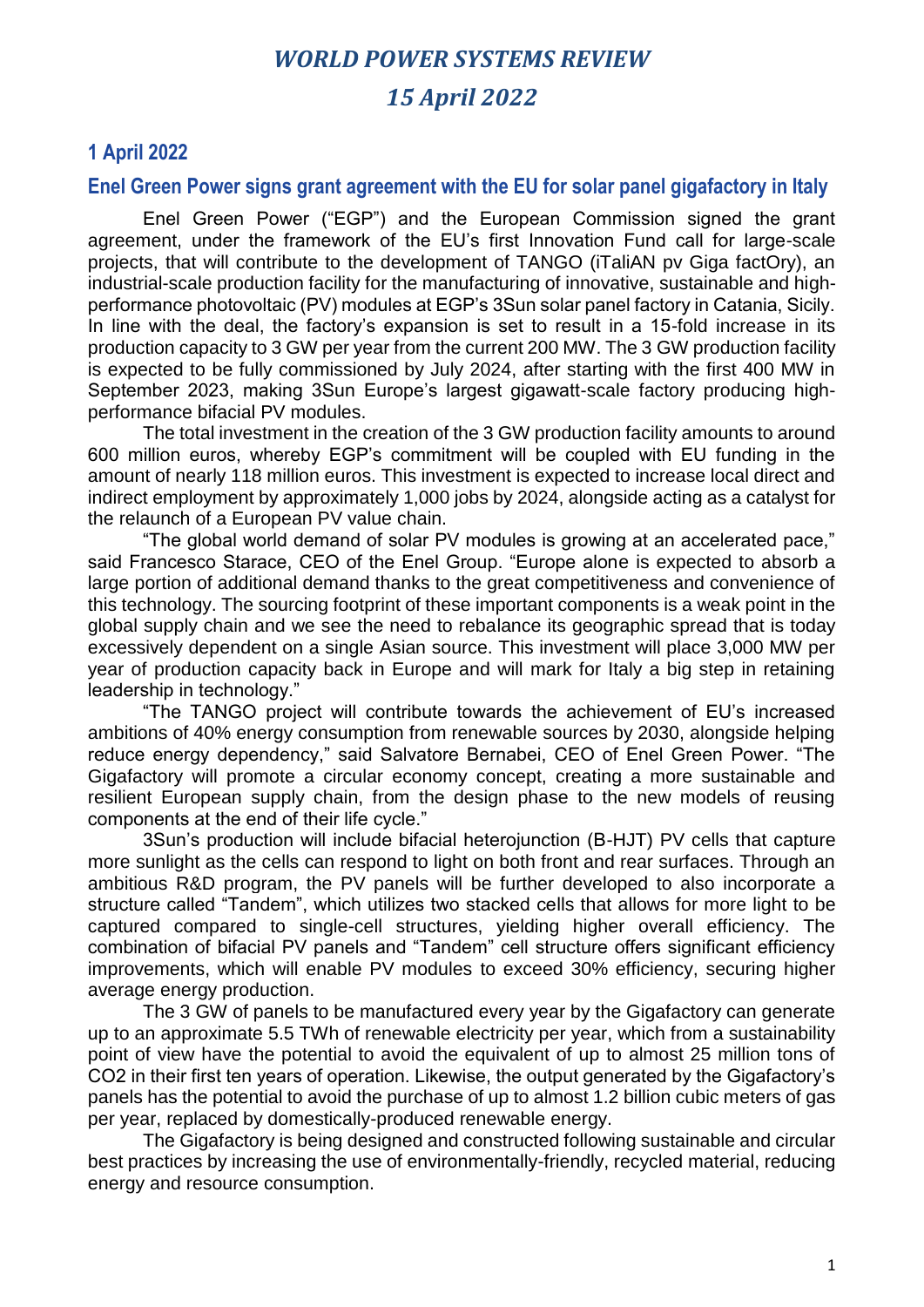## *15 April 2022*

Furthermore, the factory is fully engaged in R&D in collaboration with international research centers, leading companies in the sector and start-ups, with the aim to develop new recycling processes for end-of-life PV modules management through the recovery and reuse of materials in a fully circular perspective. For example, the use of highly automated procedures as well as of sophisticated artificial intelligence algorithms will greatly improve the control of manufacturing processes, leading to significant scrap minimization.

> *Enel http://www.enel.com*

#### **1 April 2022**

#### **TEPCO to grow fish at nuclear plant to show water safety**

Tokyo Electric Power Co. will raise seafood at its stricken Fukushima No. 1 nuclear power plant in a bid to ease concerns about its plan to release treated radioactive water stored there into the ocean.

"We want to contribute to dispelling the public's anxiety and reassuring people," a TEPCO representative said. The government and TEPCO last year announced the plan to treat and then discharge contaminated water accumulating at the nuclear plant into the ocean starting as early as spring 2023. More than 1 million tons of water have already been stored.

Local residents and fisheries industry officials, worried about reputational damage to marine products caused by the water release, asked the utility to demonstrate the safety of the water that will be discharged instead of just spouting off technical terms. They suggested that TEPCO keep fish at the plant to show that the processed water will pose no health risk. The water treatment process removes most radioactive substances, but not tritium. The water will be diluted with seawater to reduce the tritium concentration to less than 1,500 becquerels per liter, one-40th the legal standard. On experts' advice, TEPCO decided to culture flatfish and abalone on a trial basis because both species can be caught off Fukushima Prefecture and grown easily.

Preliminary farming started in March in seawater at the plant to gain expertise. Around September, the utility will begin growing 600 flatfish and 600 abalone. Some will be raised in ordinary seawater while others will be in treated and diluted water containing tritium at the same level of the water that will be discharged. The concentration of tritium and other substances in the creatures' bodies will be analyzed, as will their growth rates in the two sets of tanks.

A continuing video of the experiment will be made available on the internet. TEPCO said it expects the raised fish to have tritium readings similar to those in the water of their farming tanks. So the figure for flatfish raised in the processed water will likely be higher than their seawater-cultivated counterparts. "We hope to counter negative publicity by showing that fish can grow healthily (in the treated water)," a TEPCO official said.

> *ASAHI http://www.asahi.com*

## **2 April 2022**

#### **French power grid operator asks users to cut consumption on Monday**

French power grid operator RTE warned on Saturday of a potential "tense" situation between the supply and demand of electricity in the country in the wake of the cold wave that has hit Europe.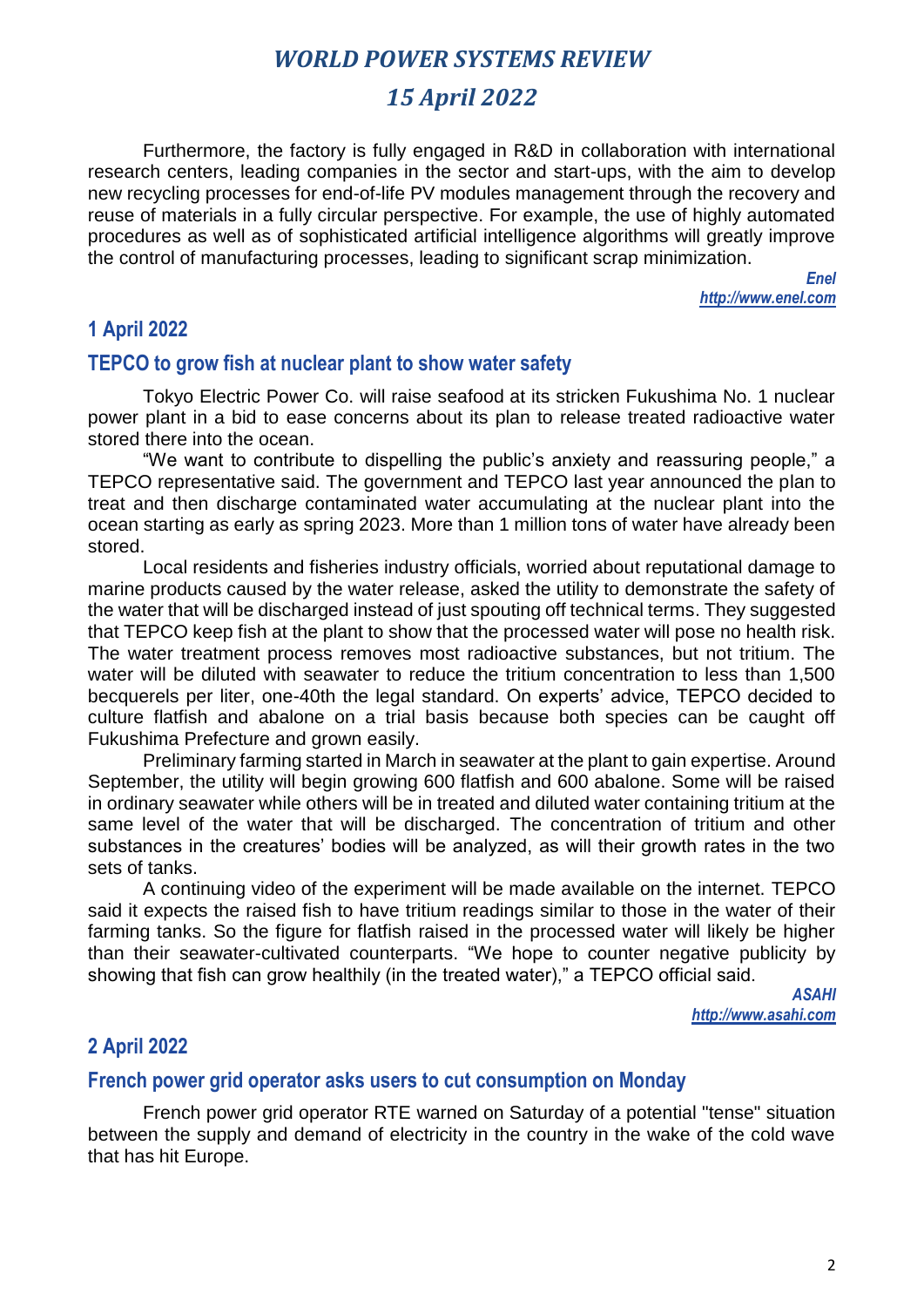## *15 April 2022*

RTE issued a statement asking French companies and local authorities to reduce their energy consumption in particular between 7 a.m. (0500 GMT) and 10 a.m. on Monday. It also asked households to push up the use of their appliances on Saturday and Sunday.

RTE said that the electricity consumption may reach 73,000 megawatt (MW) on Monday morning, while the production of electricity may reach 65,000 MW. France may import up to 11,000 MW as a result, RTE said. The grid operator doesn't expect any power cut and will update its forecast on Sunday, it said.

In February the company said it was necessary to maintain a heightened level of vigilance in case of a cold wave lasting several consecutive days, low wind production or a sharp decline in nuclear availability.

> *Reuters http://www.reuters.com*

#### **3 April 2022**

#### **Turkiye's daily wind power generation hits all time high on Saturday**

Electricity generated through wind energy in Turkey hit an all-time record Saturday, generating 25.42% of total power, according to data from the Turkish Electricity Transmission Corporation (TEIAŞ) on Sunday. The country produced 203,069 megawatthours (MWh) of electricity from wind farms on Saturday, according to data provided by TEIAŞ.

The latest record was on April 1 when the country produced 189,258 MWh of electricity from wind farms. Wind plants were followed by lignite and hydroelectricity plants with each contributing 17% and 11.58% to electricity production, respectively.

Meanwhile, daily electricity production amounted to 798,857 MWh on Saturday, while daily electricity consumption in the country totaled 801,248 megawatt-hours on the same day. Hourly power consumption peaked at 36,188 MWh at 12 p.m. (9 a.m. GMT), data from TEIAŞ showed. The country's electricity usage dropped to the lowest level of 27,997 MWh at 8 a.m. local time (5 a.m. GMT). On Saturday, Turkey's electricity exports amounted to 9,757 MWh and imports totaled 12,149 MWh.

> *Daily Sabah http://www.dailysabah.com*

#### **4 April 2022**

#### **Germany Seizes Control of Gazprom Unit to Secure Gas Supply**

Gazprom Germania GmbH - owner of energy supplier Wingas GmbH and a gas storage firm - will come under the trusteeship of the German energy regulator until Sept. 30, Economy Minister Robert Habeck told reporters in Berlin. That means the Federal Network Agency will assume the role of a shareholder and can take all necessary measures to ensure security of supply, he said. The government won't ultimately take ownership of the company.

Gazprom subsidiaries in Europe are coming under pressure as clients and business partners refuse to do business with them, raising the prospect that some won't survive. Gazprom Germania's Astora unit operates Germany's biggest gas storage facility in the northern town of Rehden in the state of Lower Saxony. The site is considered key to Germany's energy security.

"The federal government is doing what is necessary to ensure security of supply in Germany," Habeck said in a statement on Monday. "This also means that we do not allow energy infrastructures in Germany to be subject to arbitrary decisions by the Kremlin."

Gazprom said on Friday it no longer owned its German subsidiary, which also has a trading arm in the U.K. and units from Switzerland to Singapore. The Russian gas giant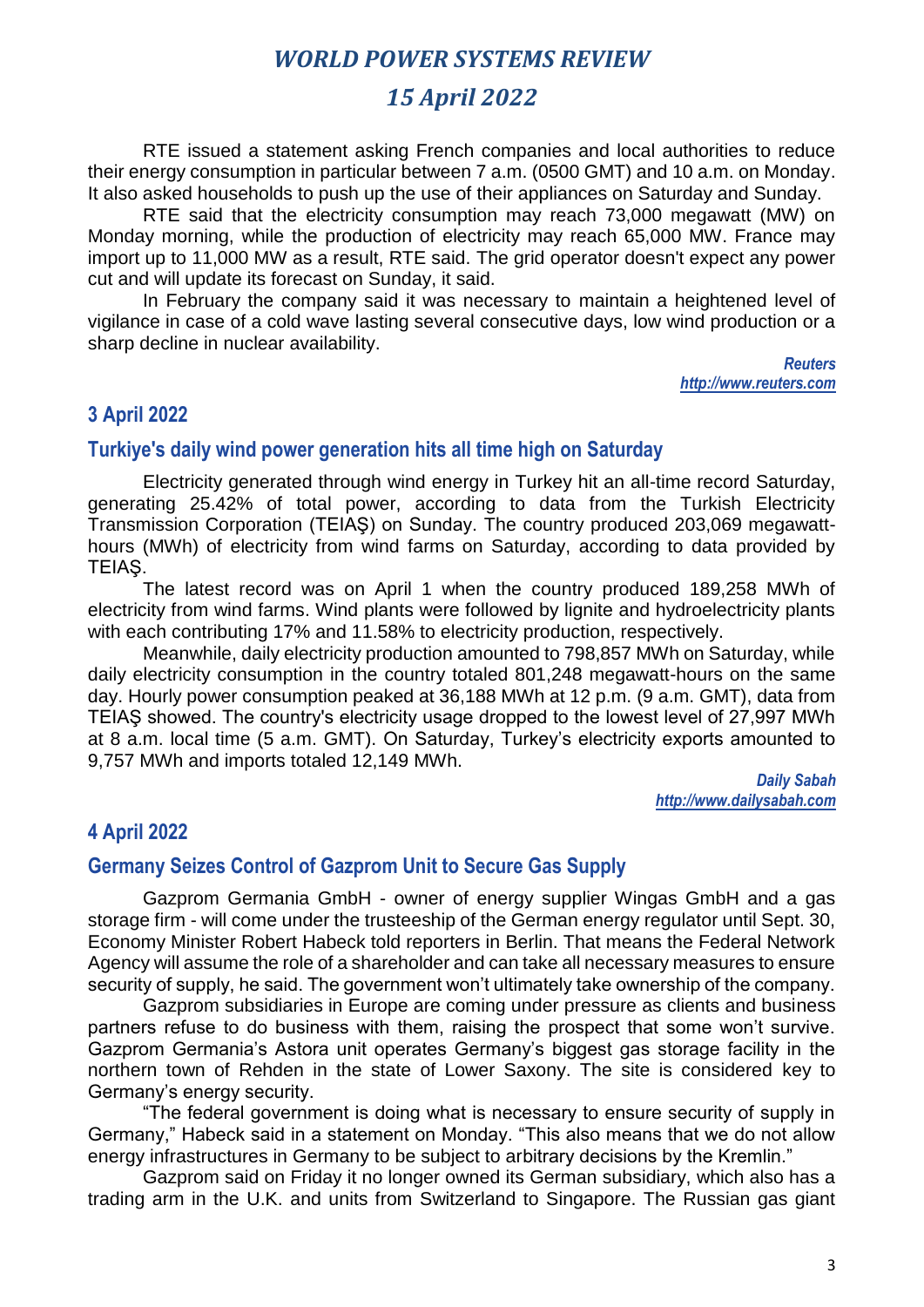## *15 April 2022*

didn't disclose the new ownership, but regulatory filings showed the transaction involved exiting Gazprom Export Business Services LLC, the owner of Gazprom Germania. In turn, a company called Joint Stock Company Palmary became a shareholder of Gazprom Export Business Services LLC.

It isn't clear who the ultimate beneficial owner of Palmary is: it was registered in October at a Moscow address, and since March 30 its general director was Dmitry Tseplyaev, according to the Russian business register.

Habeck said the Russian gas giant exited the German subsidiary without seeking government approval, violating German foreign trade law.

It's unclear what happens after Sept. 30, and what implications that will have for Gazprom Germania's subsidiaries from the U.K. to Singapore. The German unit also owns a London-based trading arm and Gazprom Energy, a retail provider that the U.K. government plans to nationalize in the event it fails.

> *Bloomberg http://www.bloomberg.com*

## **4 April 2022**

#### **To enhance reliability, Texas regulators will consider standardizing distribution system interconnections**

The Public Utility Commission of Texas will consider standardizing the distribution system interconnection process for storage and distributed energy resources, in an effort to bring more clean resources onto the grid, increase the system's reliability and ultimately count DERs towards the resources required to ensure reliability.

The commission has good visibility into utility-scale projects connecting to the transmission system managed by the Electric Reliability Council of Texas but "it is unknown how many megawatts of battery storage are seeking to interconnect to the distribution systems across ERCOT's utilities, municipal utilities and electric cooperatives," Commissioner Jimmy Glotfelty noted in a Wednesday memo.

The PUCT plans to examine "appropriate" timelines for the distribution interconnection process, the treatment of interconnection costs for energy storage interconnected at distribution voltage, whether storage resources should be subject to wholesale distribution service tariffs, and other issues.

> *Utility Dive http://www.utilitydive.com*

## **6 April 2022**

#### **Government future proofs Britain's energy system with launch of new body to boost energy resilience**

The government has today committed to delivering a new public body to strengthen the resilience of Great Britain's energy system. The Future System Operator (FSO), to be launched once legislation is passed and timelines have been discussed with key parties, will look at the Great Britain's energy system as a whole, integrating existing networks with emerging technologies such as hydrogen.

The FSO will be a new public body founded on the existing capabilities of the Electricity System Operator (ESO), and, where appropriate, National Grid Gas (NGG). It will work with energy suppliers and networks to balance the UK's electricity systems and ensure continued energy resilience and security of supply for households and businesses. It will also provide strategic oversight of the UK gas system by taking on longer-term planning in respect of gas (but not real-time operation, which will remain with NGG).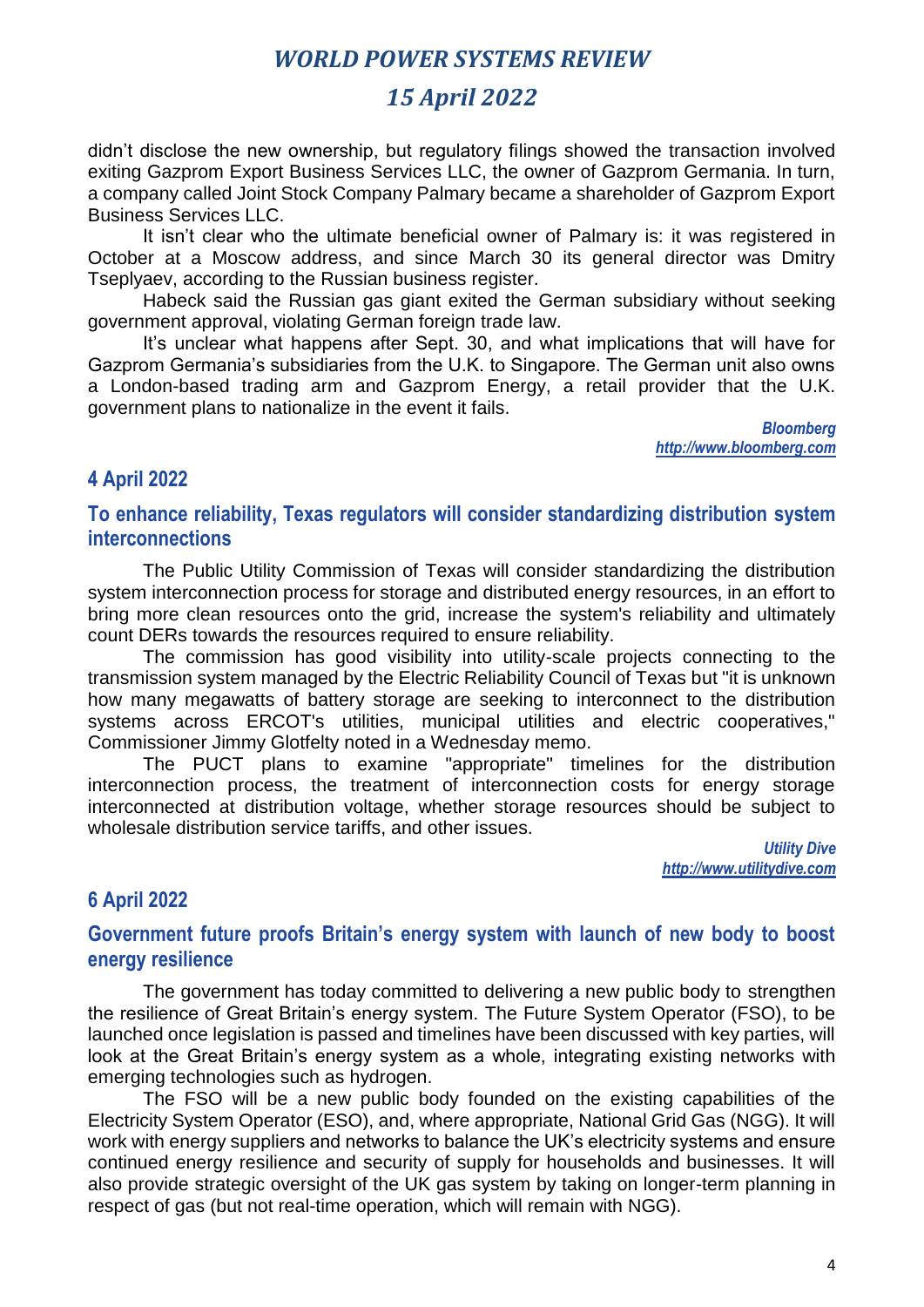## *15 April 2022*

With high global wholesale gas prices and renewed pressure on energy networks following Russia's illegal invasion of Ukraine, consumers are facing increased costs and there is an urgent need to safeguard and boost domestically produced energy.

Today's announcement comes ahead of the forthcoming Energy Security Strategy to be published later this week which will set out our approach to ensuring greater clean energy independence for Britain. Government, Ofgem, National Grid and the ESO have agreed a joint statement published alongside this announcement, which sets out their shared vision for the FSO and their commitment to working together to deliver it.

Jonathan Brearley, chief executive of Ofgem, said: "A fully independent system operator will help to transform Great Britain's energy system and cut customers' energy bills. Critically, the FSO will ensure that we will build a smart, efficient and flexible system that will mean that Britain moves to a secure low carbon and low-cost system. We look forward to working with National Grid, government and the wider industry to implement this important change in the way the energy system is managed."

Fintan Slye, Executive Director, Electricity System Operator, said: "We warmly welcome today's announcement that the ESO will be at the heart of the system operator of the future. Building on our track record and skills as a world leading system operator, together with industry and government and regulators we will help deliver an affordable, reliable and clean transition for all."

The ESO will continue working closely with all parties involved in the coming weeks and months to enable a smooth and successful transition.

John Pettigrew, CEO, National Grid: "National Grid has a critical role to play in the decarbonisation of the economy to reach net zero, whilst continuing to ensure security of supply at the lowest cost to consumers. We have been working closely with government, industry and the regulator to create a Future System Operator that enables long-term holistic thinking, drives progress towards net zero, and lays the foundations for the regulatory reform necessary to deliver a clean, fair and affordable energy transition. We will continue to work closely with all relevant parties to ensure a smooth transition, subject to Parliamentary approval and conclusion of the transaction process."

The move aims to further build the resilience that energy providers and billpayers need. This will deliver greater energy security whilst ensuring the clean energy produced by the UK's burgeoning renewables sector gets to the homes and businesses which need it across the country. As a trusted and expert body at the centre of the gas and electricity systems, the FSO will take a significant role in shaping the energy system and facilitating competition, overseeing new projects and integrating them with existing energy supplies.

The announcement follows extensive consultation with the energy industry, where there was broad agreement that Great Britain needed a new public body with operational independence from government, to oversee developments across the UK's energy networks. The operator will take a whole-system approach to coordinating and planning the network, looking across electricity, gas and other emerging markets such as carbon capture, usage and storage, as well as offshore wind networks.

The FSO will also have a duty to provide independent advice and technical input to the government and industry regulator, Ofgem, to inform key strategic policy decisions. The consultation responses, published today, also give Ofgem a new strategic function overseeing energy companies' governance codes. This decision is expected to result in a long-term net benefit for industry and consumers, by ensuring that the detailed technical and commercial rules which guide energy providers keep pace with our net zero ambitions and deliver for UK consumers.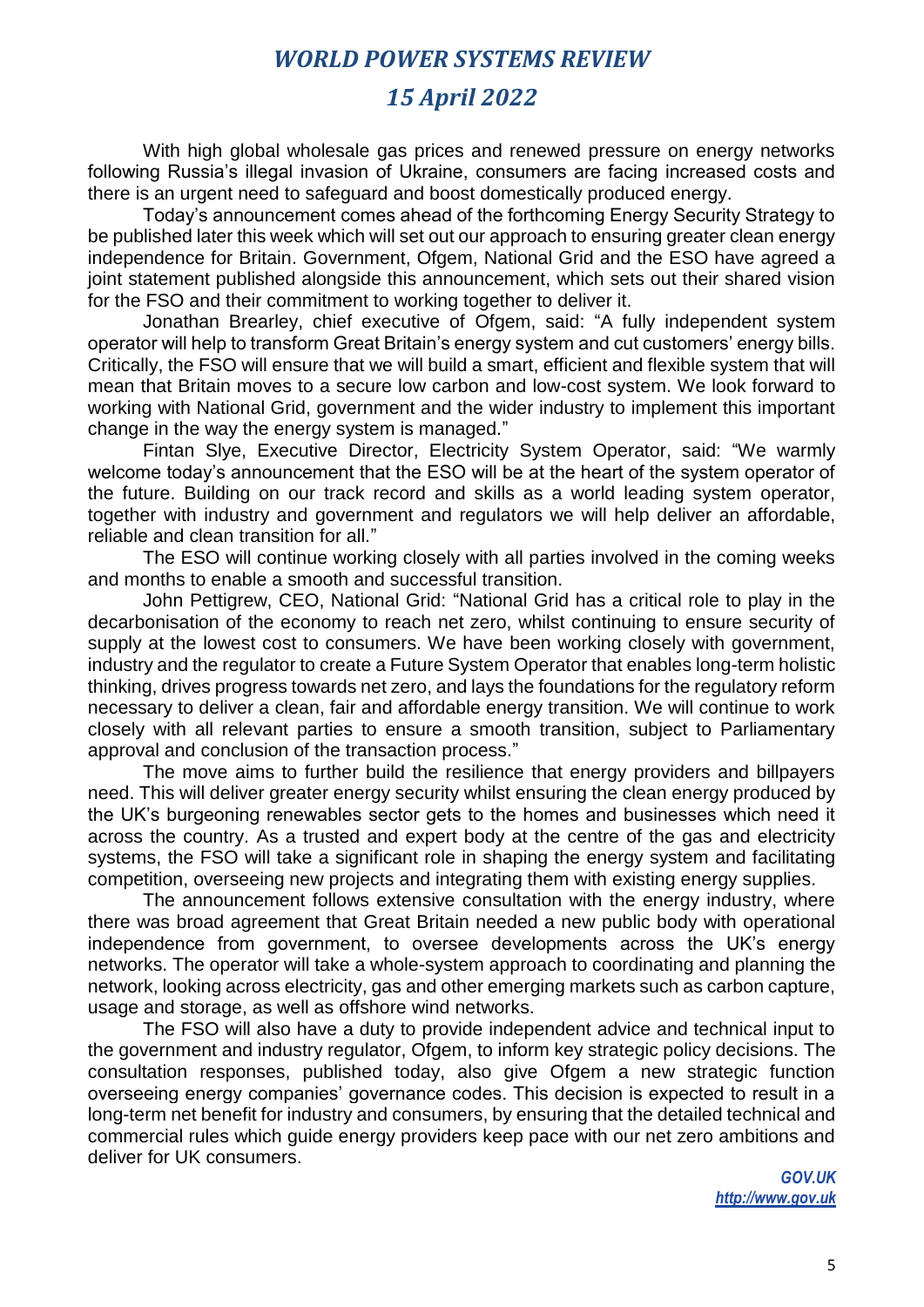# *WORLD POWER SYSTEMS REVIEW 15 April 2022*

#### **6 April 2022**

#### **ESO at heart of new future system operator**

We welcome today's announcement, by BEIS and Ofgem, to create a future system operator that builds on the track record and skills of the ESO with enhanced roles and responsibilities to unlock additional value for consumers and drive towards to net zero.

We are pleased to have signed a multi-party statement with BEIS, Ofgem and National Grid Plc. This statement shows our collective commitment to progressing the establishment of the Future System Operator.

Fintan Slye, Executive Director, Electricity System Operator, said: "We warmly welcome today's announcement and together with Government, the regulator, National Grid plc, and industry we will help deliver a reliable and clean transition for all."

The ESO will continue working closely with all parties involved in the coming weeks and months to enable a smooth and successful transition.

> *NGESO [http://www.nationalgrideso.com](http://www.nationalgrideso.com/)*

## **7 April 2022**

#### **Scientists invent solar panels that work at night**

A new type of solar panel has been developed that can generate electricity at night.

Researchers at Stanford University created a photovoltaic (PV) cell that uses a process called radiative cooling to allow for 24 hour renewable energy generation. It works by tapping into the heat being radiated from the surface of the solar cells as infrared light into outer-space on clear nights. By incorporating a thermoelectric generator into a conventional PV solar panel, the scientists achieved 50 mW/m2 nighttime power generation.

Functioning like a conventional solar panel during the day to harvest the Sun's energy, the panel then "runs in reverse" to keep generating electricity at night, however any clouds at night can hinder the system by reflecting the infrared radiation back to Earth.

The team of engineers who built it said they used inexpensive and common materials to set it up, meaning it could be incorporated into existing solar cells and used in remote locations where resources are limited.

"What we managed to do here is build the whole thing from off-the-shelf components, have a very good thermal contact, and the most expensive thing in the whole setup was the thermoelectric itself," said Zunaid Omair, a metrology engineer from Stanford University who was one of the authors of the research.

The study detailing the technology, titled 'Nighttime electric power generation at a density of 50mW/m2 via radiative cooling of a photovoltaic cell', was published in the journal Applied Physics Letters. The researchers hope provide a reliable and clean source of energy to the roughly 750 million people around the world who currently live without electricity. "Our system can be used as a continuous renewable power source for both day- and nighttime in off-grid locations," the study states.

*Independent http://www.independent.co.uk* 

#### **10 April 2022**

#### **Power restored across Puerto Rico after island-wide outage**

Power in Puerto Rico was restored on Sunday after an island-wide outage impacted some 1.5 million people, according to the company that manages its power grid.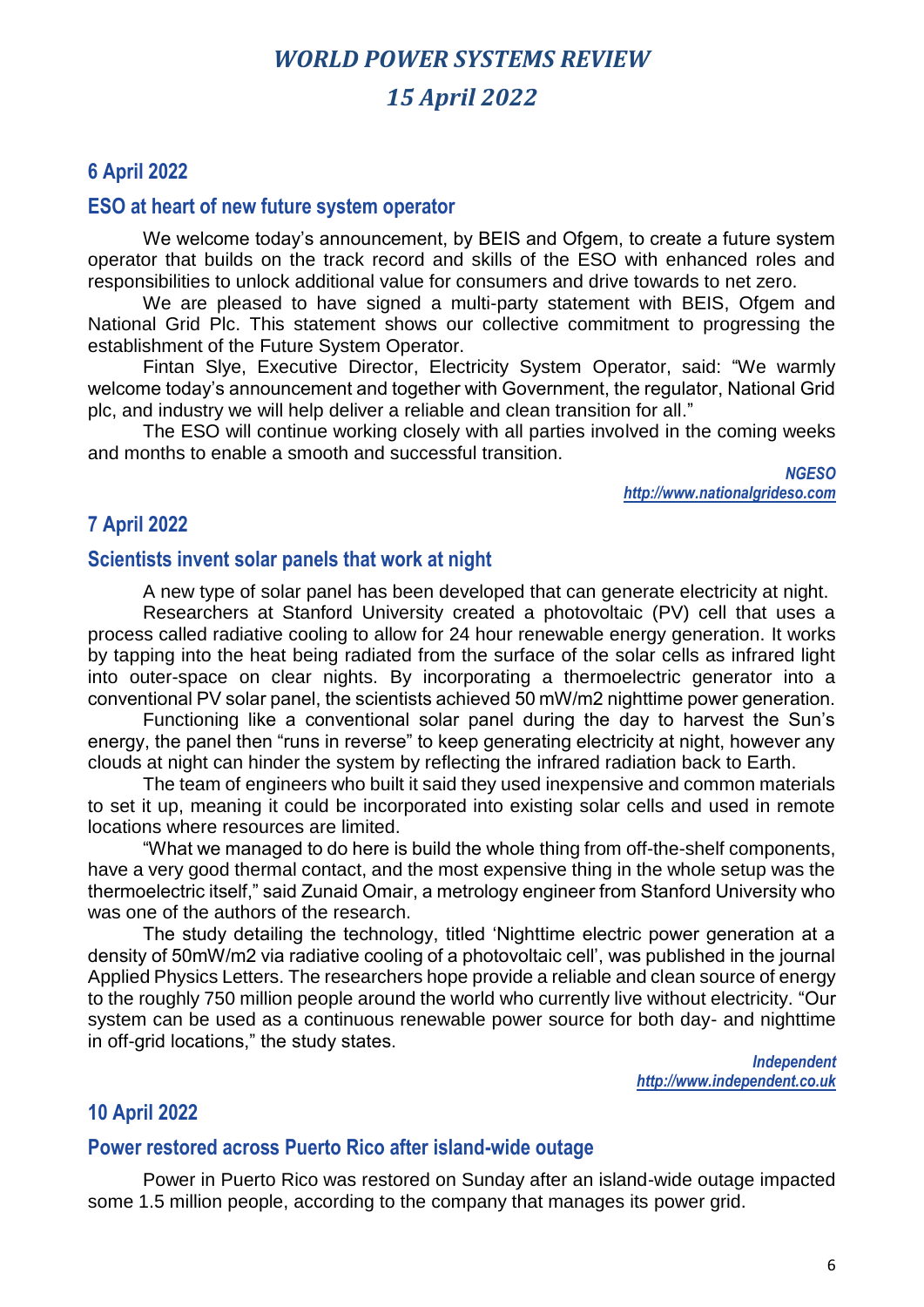## *15 April 2022*

LUMA Energy's Sunday announcement said that 99.7 percent of customers had their power restored and work was ongoing "to stabilize the grid and reduce the future risk of intermittent power outages." The company said it was investigating the cause of the outage and would be "fully transparent with our customers, regulators, and the legislature" about the findings of that investigation.

"While this thorough investigation, which includes a thorough independent forensic review of the failed equipment, will take some time, there is no doubt that this event has exposed the fragility of the energy grid and how important it is for all of us to work together to improve grid reliability," LUMA president and CEO Wayne Stensby said in the statement.

After Hurricane Maria devastated the territory's electrical grid in 2017, LUMA took over transmitting and distributing power in Puerto Rico.

Puerto Rico Gov. Pedro Pierluisi (D) said in a tweet on Sunday that he would now "continue to focus on efforts to put an end to the fragility of the energy infrastructure and leave behind dependence on oil."

"We have started the complex process of transformation and reconstruction of our electrical system, since our people cannot continue to suffer the consequences of an old and obsolete system. That is my commitment," he added.

Roughly 90 percent of customers already had their power restored on Saturday. A fire on Wednesday at one of LUMA's largest power plants, known as the Costa Sur Power Plant, prompted the outage, according to multiple reports. The fire may have been related to a circuit breaker failure, though the cause was not confirmed.

> *The Hill http://thehill.com*

#### **11 April 2022**

## **IRENA: Renewables Take Lion's Share of Global Power Additions in 2021**

New data released by the International Renewable Energy Agency (IRENA) shows that renewable energy continued to grow and gain momentum despite global uncertainties. By the end of 2021, global renewable generation capacity amounted to 3 064 Gigawatt (GW), increasing the stock of renewable power by 9.1 per cent.

Although hydropower accounted for the largest share of the global total renewable generation capacity with 1 230 GW, IRENA's Renewable Capacity Statistics 2022 shows that solar and wind continued to dominate new generating capacity. Together, both technologies contributed 88 per cent to the share of all new renewable capacity in 2021. Solar capacity led with 19 per cent increase, followed by wind energy, which increased its generating capacity by 13 per cent.

"This continued progress is another testament of renewable energy's resilience. Its strong performance last year represents more opportunities for countries to reap renewables' multiple socio-economic benefits. However, despite the encouraging global trend, our new World Energy Transitions Outlook shows that the energy transition is far from being fast or widespread enough to avert the dire consequences of climate change," says IRENA Director-General, Francesco La Camera.

"Our current energy crisis also adds to the evidence that the world can no longer rely on fossil fuels to meet its energy demand. Money directed to fossil fuel power plants yields unrewarding results, both for the survival of a nation and the planet. Renewable power should become the norm across the globe. We must mobilise the political will to accelerate the 1.5°C pathway." To achieve climate goals, renewables must grow at a faster pace than energy demand. However, many countries have not reached this point yet, despite significantly increasing the use of renewables for electricity generation.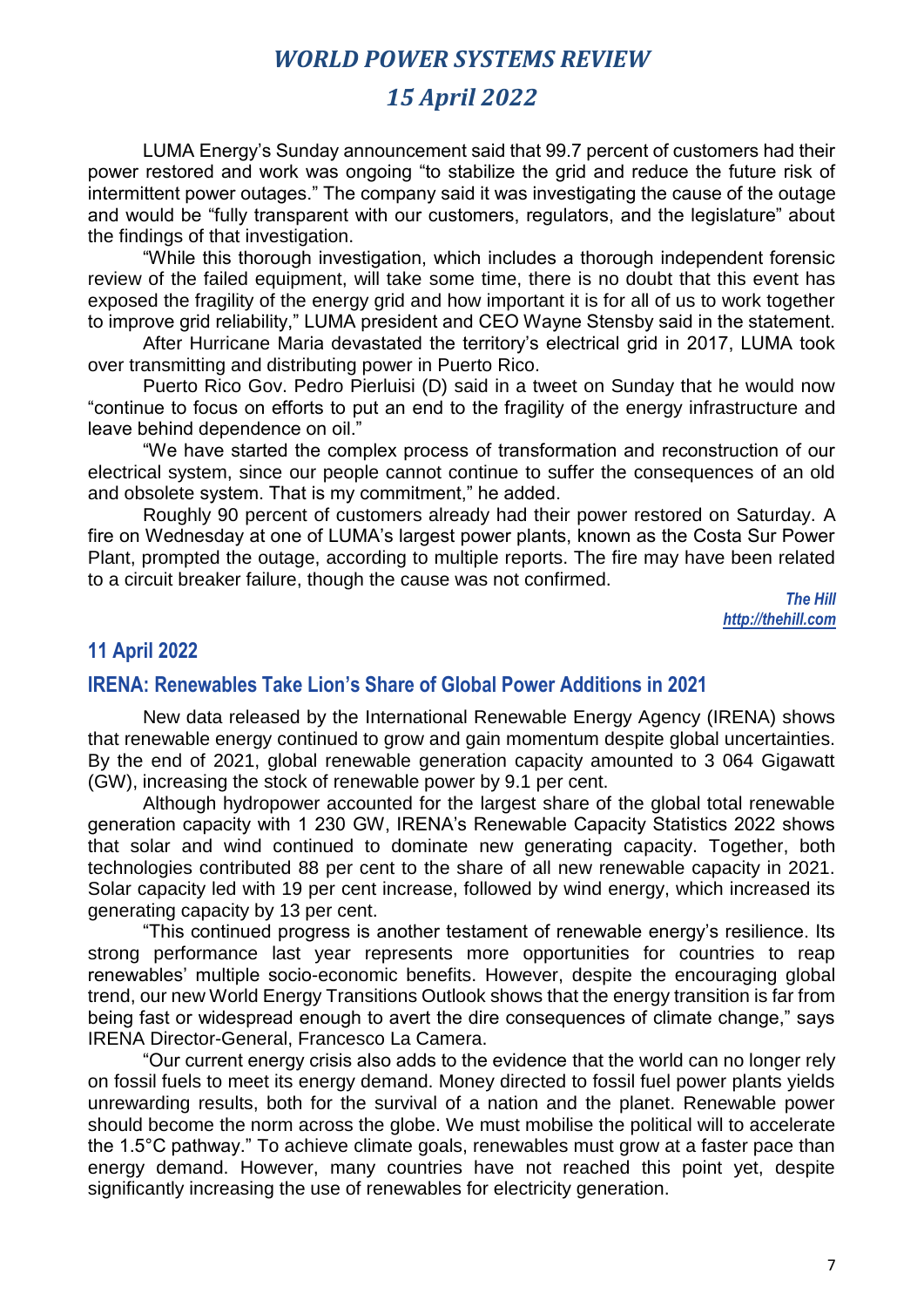## *15 April 2022*

Sixty per cent of the new capacity in 2021 was added in Asia, resulting in a total of 1.46 Terawatt (TW) of renewable capacity by 2021. China was the biggest contributor, adding 121 GW to the continent's new capacity. Europe and North America—led by the USA—took second and third places respectively, with the former adding 39 GW, and the latter 38 GW. Renewable energy capacity grew by 3.9 per cent in Africa and 3.3 per cent in Central America and the Caribbean. Despite representing steady growth, the pace in both regions is much slower than the global average, indicating the need for stronger international cooperation to optimise electricity markets and drive massive investments in those regions. Highlights by technology:

- Hydropower: Growth in hydro increased steadily in 2021 with the commissioning of several large projects delayed through 2021.
- Wind energy: Wind expansion continued at a lower rate in 2021 compared to 2020 (+93 GW compared to +111 GW last year).
- Solar energy: With an increase in new capacity in all major world regions in previous years, total global solar capacity has now outgrown wind energy capacity.
- Bioenergy: Net capacity expansion increased in 2021 (+10.3 GW compared to +9.1 GW in 2020).
- Geothermal energy: Geothermal capacity had an exceptional growth in 2021, with 1.6 GW added.
- Off-grid electricity: Off-grid capacity grew by 466 MW in 2021 (+4%) to reach 11.2 GW.

*IRENA http://www.irena.org*

## **11 April 2022**

#### **Eon rules out German nuclear power plant extension**

Eon has ruled out extending the life of its nuclear power plant in Germany, even as Europe's largest economy prepares for the rationing of energy supplies and to wean itself off Russian hydrocarbons. "There is no future for nuclear in Germany, period," said chief executive Leo Birnbaum. "It is too emotional. There will be no change in legislation and opinion."

Eon, which is Germany's biggest energy company, runs one of the three remaining nuclear sites in the country, near Munich. The Isar 2 plant is due to go offline by the end of the year as part of the country's longstanding phaseout of nuclear power production put in place after the 2011 Fukushima disaster in Japan. Russia's invasion of Ukraine in February seemed initially to prompt a rethink in Berlin, with Green economics minister Robert Habeck saying he would not stand in the way on ideological grounds of any decision to keep nuclear power plants running for longer.

But this option was soon ruled out, a decision Birnbaum said Eon was happy to accept. While Isar 2 could "technically" be kept operational beyond this year, "the judgment which was really done is we have a gas emergency situation and the little relief we might be getting on the electricity side is just not really a game changer", he said. "There was a really serious discussion with the government," he added. "They made a decent trade-off decision, which we can understand, and therefore the story for us is over."

The German government has been rushing to secure alternative energy supplies as part of its long-term goal to reduce its dependence on Russian fuel. Habeck recently signed deals with Qatar for the supply of natural gas and with the UAE for green hydrogen. Berlin last week activated the first step of an emergency plan that in the event of a gas shortage would eventually lead to gas supplies to large corporations being curtailed.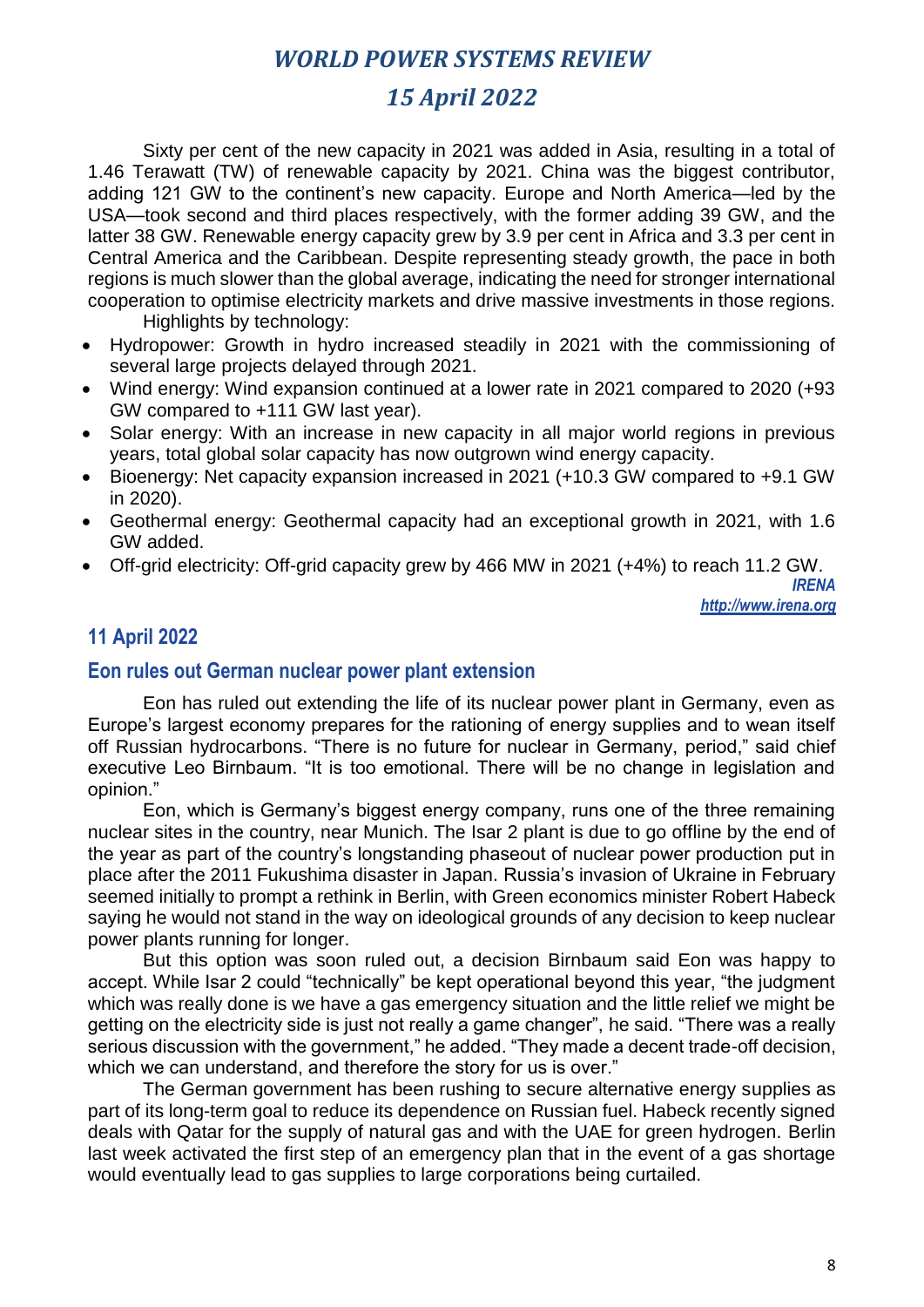## *15 April 2022*

However Eon, which buys its energy on the wholesale market and does not have direct contracts with Russian providers, has joined German industry in warning against a boycott of Russian gas, which Germany relies on for more than half of its annual consumption. Such a move would disrupt supply chains and interrupt economic activity "on a scale which I think is significantly more problematic than Covid", said Birnbaum.

Even if small and medium-sized companies, which make up the bulk of Eon's corporate customers, were not cut off in such a scenario, the impact on large groups such as chemicals giant BASF would have a "dangerous" effect on the rest of the German economy, he added. The chief executive also revealed that Eon's domestic customers were so far not objecting en masse to higher energy prices. "I believe that there is an acceptance because we have seen now price rises in the market and we have seen little customer reaction," he said. "Switching as a result of price increases has been extremely low," he added. "There is an understanding that it's an inevitable conclusion that if prices in the wholesale market quadruple or go up tenfold, then prices need to go up. So people understand that."

*Financial Times http://www.ft.com*

#### **12 April 2022**

#### **Whitehaven coal mine decision expected by July**

A deadline of July has been set for a decision on whether to go ahead with a new coal mine in Cumbria. In a letter seen by the BBC, the office of the Planning Inspectorate confirmed it had sent its completed report to Housing, Communities and Levelling Up Secretary Michael Gove. In it, a deadline of 7 July is set for him to issue his decision. If it goes ahead, it would be the first deep coal mine to open in the UK for more than 30 years.

In autumn, the Planning Inspectorate held a public inquiry into whether West Cumbria Mining could mine coking coal at the former Marchon chemical works site in Whitehaven, for use in steel making. The coal would not be used for power generation. Supporters claim it will create jobs and reduce the need to import coal.

The proposed mine would remove coking coal from beneath the Irish Sea for the production of steel in the UK and Europe. Copeland mayor Mike Starkie, who has previously said local support for a new mine is strong, said the process had "dragged on for over six years". He said: "Now the planning inspector has completed his report which I hope - and expect - is a recommendation that the approval is granted immediately with no further unnecessary delay. "I would urge the secretary of state to approve the mine immediately there is a clear demand for coking coal and approval will give a huge economic boost to west Cumbria. "It also supports both the government's levelling-up agenda and the need to become more self-reliant. There is no need to delay approval for this mine a minute longer."

Governing is about difficult choices; confronting seemingly irreconcilable demands and making a decision. So, should the government say yes to a new coal mine in Cumbria, providing a domestic source of coking coal for the steel industry? Around 40% of the UK's coking coal is currently imported from Russia. Or do promises to drive down carbon emissions make opening a new mine look ridiculous? There's been disagreement and dither. Plenty of both. But now, for the first time, the government faces a deadline, the 7th July. By then it has to decide what to do.

Conservative MP Lee Anderson, a supporter of the project, has suggested boosting UK supplies of coking coal could help "put the squeeze" on Russian President Vladimir Putin over the war in Ukraine. In a Commons debate last month, he said: "if we can get it out of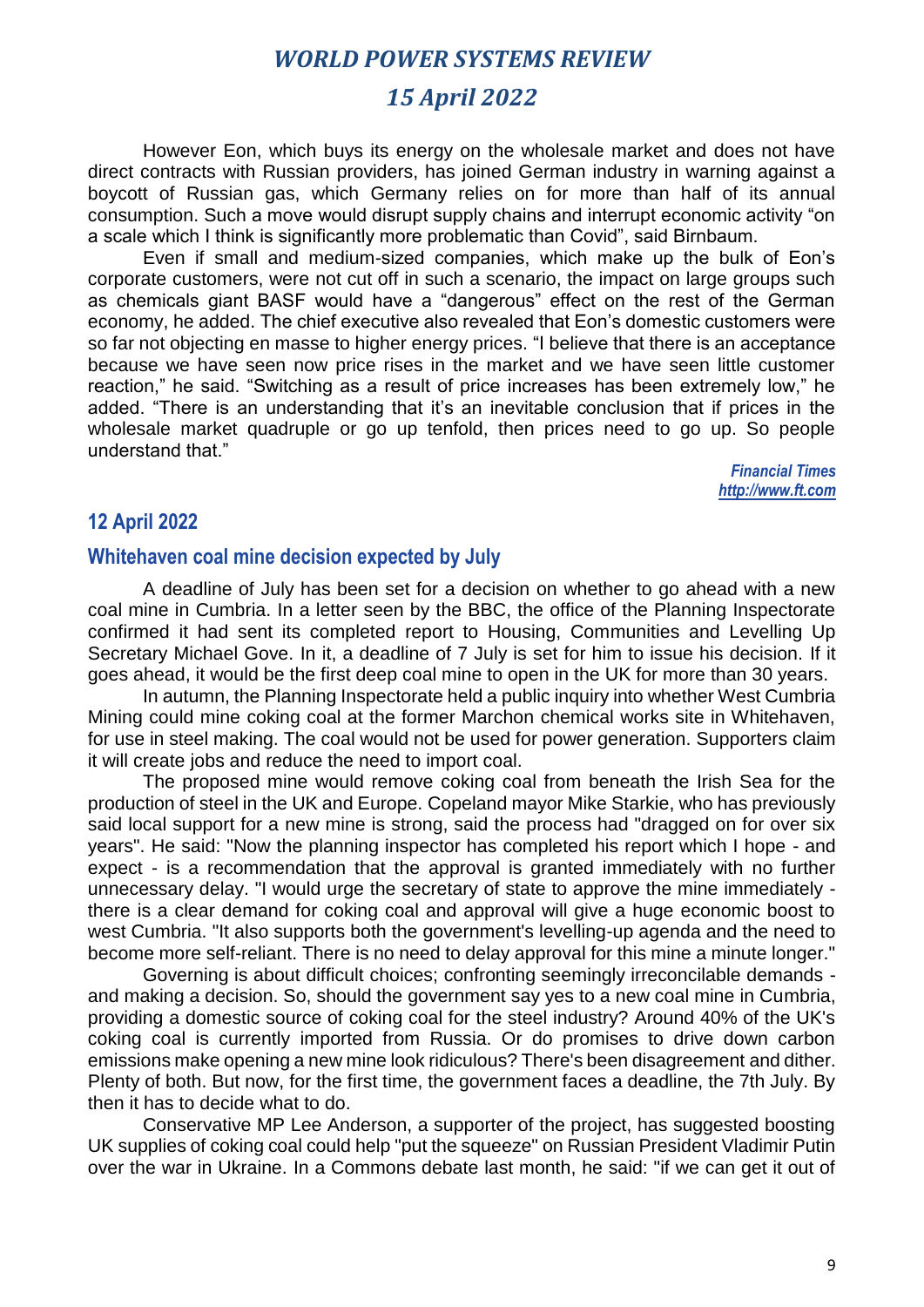## *15 April 2022*

the ground cheaply and safely, we should do that without delay". Reacting to news of the July deadline, Friends of the Earth said the case against the coal mine was "overwhelming".

Victoria Marsom, a spokesperson for group, added that the UK's "abundant" sources of renewable energy were "the future", and could provide thousands of new jobs. Planning inspector Stephen Normington previously said he would make his recommendation in late December or early January. The mine was approved to operate until 2049 by Cumbria County Council in October 2020, but in February 2021 the authority suspended its decision.

West Cumbria Mining previously said exploratory works led it to estimate there were about 750m tonnes of "excellent quality" coking coal in the area. However, the company would be limited by planning conditions to produce no more than 2.78m tonnes a year.

> *BBC http://www.bbc.com*

#### **12 April 2022**

#### **Giant undersea cables set to give the UK and Germany their first direct energy link**

Key contracts totaling more than £1.5 billion (\$1.95 billion) have been awarded for a major interconnector project that will link Germany and the U.K., as countries around the world attempt to shore up their energy supplies amid the ongoing crisis in Ukraine.

The NeuConnect project is centered around subsea cables that will enable 1.4 gigawatts of electricity to pass in both directions between the U.K. and Germany — Europe's two largest economies. The interconnector measures 725 kilometers, or just over 450 miles. Those behind NeuConnect have dubbed the privately-financed venture an "invisible energy highway" and have described it as "the first direct link between the UK and German energy markets." The contracts that have been awarded relate to cabling works and converter stations. NeuConnect said Siemens Energy had been awarded the contract for the latter, which will involve the design and construction of sites in Germany and the U.K.

Monday's announcement said financial close on NeuConnect was slated for the "coming weeks," which would allow works to begin at some point in 2022. The project has been in the works for some time now, but its progression comes at a time when Russia's invasion of Ukraine has highlighted just how reliant some economies are on Russian fossil fuels. Indeed, while the war in Ukraine has created geopolitical tension and division, it has also resulted in a number of initiatives defined by cooperation and shared aims. The U.S. and European Commission, for example, recently issued a statement on energy security in which they announced the creation of a joint task force on the subject.

The parties said the U.S. would "strive to ensure" at least 15 billion cubic meters of extra liquefied natural gas volumes for the EU this year. They added this would be expected to increase in the future. President Joe Biden said the U.S. and EU would also "work together to take concrete measures to reduce dependence on natural gas." NeuConnect is not the only project focused on linking the U.K. with other parts of Europe. Last year, a 450-mile subsea cable which connects the U.K. and Norway, enabling them to share renewable energy, began commercial operations.

The idea behind the North Sea Link, as it's known, is for it to harness Norway's hydropower and the U.K's wind energy resources. Back in the U.K., 2020 saw plans announced for a multi-billion pound "underwater energy superhighway" that would allow electricity produced in Scotland to be sent to the northeast of England.

The Eastern Link project, which is currently in the early stages of development, is to focus on the development of a pair of high-voltage direct current cables that will have a total capacity of 4 GW.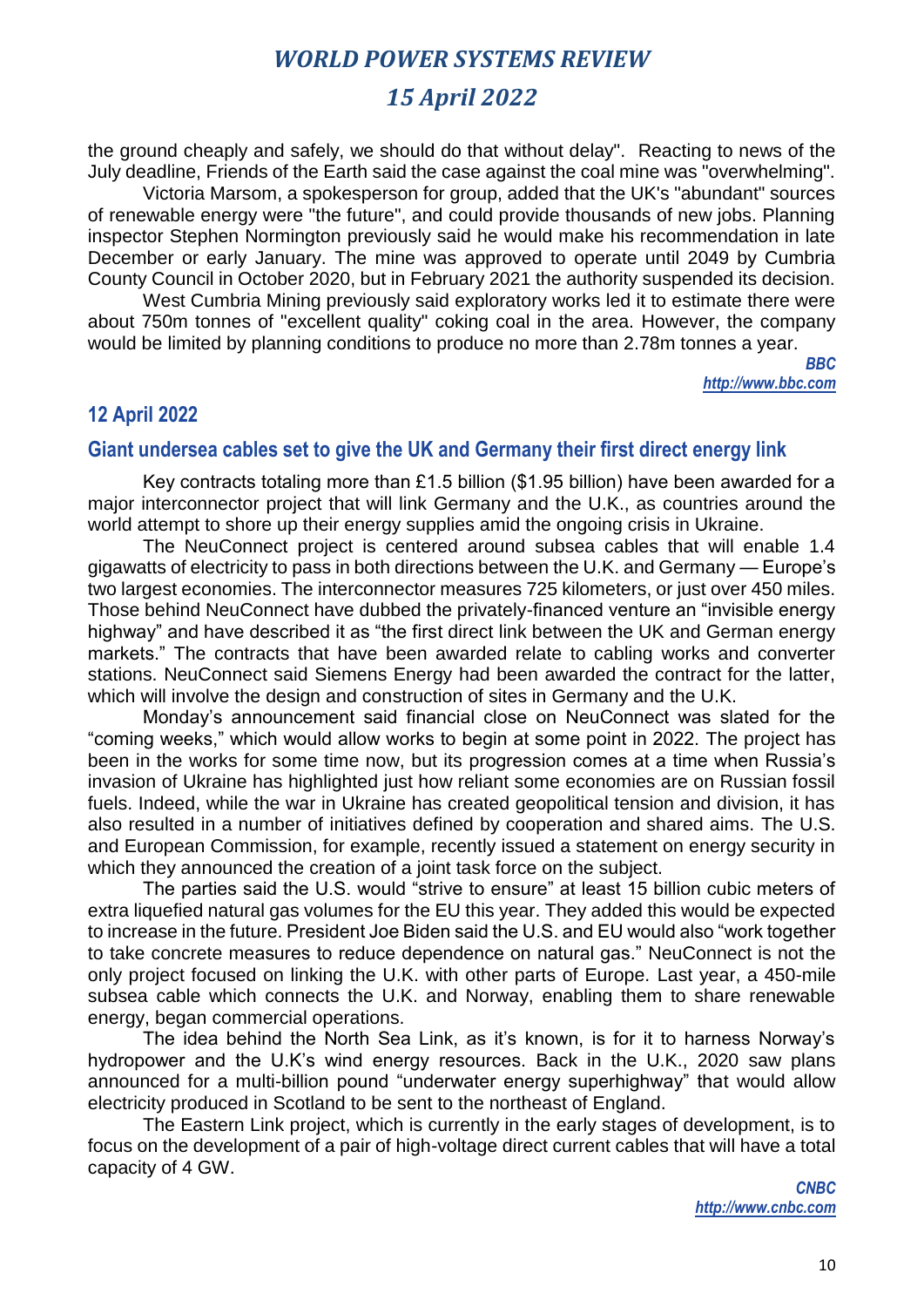# *WORLD POWER SYSTEMS REVIEW 15 April 2022*

## **12 April 2022**

#### **Samsung Heavy, Seaborg join forces to develop floating nuclear power plants**

South Korean shipbuilder Samsung Heavy Industries (SHI) and Seaborg Technologies, a Denmark-based startup focused on nuclear reactor technology, have entered into a partnership to develop floating nuclear power plants. The duo signed a partnership agreement at an online event last week.

As informed, the floating nuclear power plants will be based on Seaborg's Compact Molten Salt Reactor (CMSR). The agreement includes development of hydrogen production plants and ammonia plants, as the CMSR is said to be an ideal power source for the supply of stable, clean, and safe electricity. "CMSR is a carbon-free energy source that can efficiently respond to climate change issues and is a next-generation technology that meets the vision of Samsung Heavy Industries. In addition, when an abnormal signal occurs inside the reactor, the liquid nuclear fuel, molten salt, is solidified to prevent serious accidents at the source, and provides high safety and high efficiency power and hydrogen production at the same time," Jintaek Jeong, president of Samsung Heavy Industries, said. "Through this agreement, we plan to pioneer the CMSR-based floating nuclear power plant market as part of strengthening its future new business opportunity."

The aim of the strategic partnership is to manufacture and sell turn-key power plants, ready to be moored at industrial harbors and connected to the electric grid onshore. The stable production of energy also offers a fundamental basis for production of all Power-2-X fuels, where especially hydrogen and ammonia are considered a future energy source to replace traditional fossil fuels. The design of the hydrogen, ammonia and power units will be optimized for efficient serial construction at SHI's shipyards.

The floating nuclear power plant comes as a turn-key product, ready to be moored at an industrial harbor. In the harbor, a transmission cable will be connected to the electric grid onshore. An optional solution is to place a hydrogen or ammonia production plant next to the floating nuclear power plant utilizing the CO2-free fission energy to produce hydrogen and ammonia. The floating nuclear power plant design is modular delivering up to 800 MWelectric for the 24-year lifetime and cost-competitive whether it plugs into the grid in an existing coal port or power production of hydrogen and ammonia, according to Seaborg. When an abnormal signal occurs inside the reactor, it is designed to solidify molten salt, a liquid nuclear fuel, to prevent serious accidents at the source, providing high safety and highefficiency power and hydrogen production at the same time.

> *Offshore Energy http://www.offshore-energy.biz*

#### **13 April 2022**

#### **Green Bitcoin mining proof of concept using Tesla solar and battery storage**

Tesla's Megapack battery energy storage system (BESS) solution as well as the company's solar PV will power a Bitcoin mining facility in a proof of concept (POC) project in the US. Bitcoin mining and services company Blockstream Mining began construction earlier this month on the open-source, solar-powered facility at an undisclosed location.

The project is being built in partnership with financial services and digital payments company Block, Inc, which has Twitter co-founder Jack Dorsey as its CEO. Blockstream's CEO and co-founder Adam Back meanwhile said that the facility will be "a step to proving our thesis that Bitcoin mining can fund zero-emission power infrastructure and build economic growth for the future". The site will pair a 3.8MW solar PV array with 12MWh of Megapacks, enabling a 30 Petahash hash rate — a measure of the computational power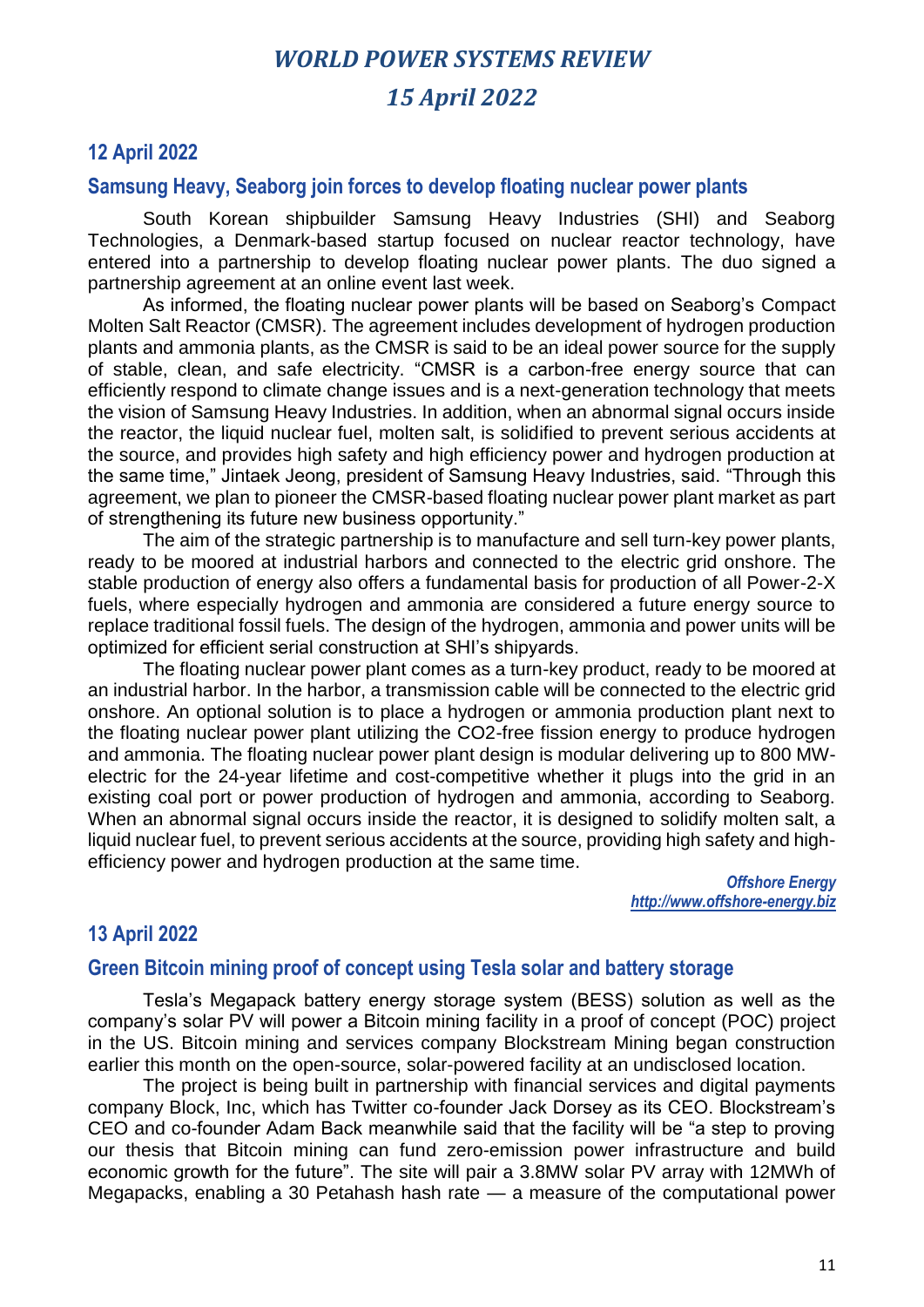## *15 April 2022*

used by the cryptocurrency mining's proof-of-work. A dashboard will be made publicly available as the plant runs, showing real-time metrics of performance, such as power output and the amount of mined Bitcoin. "By collaborating on this full-stack, 100% solar-powered Bitcoin mining project with Blockstream, using solar and storage technology from Tesla, we aim to further accelerate Bitcoin's synergy with renewables," Block's global ESG lead Neil Jorgensen said. The off-grid site aims to prove 100% renewable energy-powered Bitcoin mining is possible, hopefully providing an example to the industry.

Tesla CEO Elon Musk famously said in the past that his company would row back on its interest in Bitcoin due to the use of fossil fuels in mining, despite other attractive characteristics that crypto has. In May 2021 the company stopped accepting it as payment over those concerns.

> *Energy Storage News http://www.energy-storage.news*

#### **14 April 2022**

#### **Shell and Uniper Plot 720MW Blue Hydrogen Plant on the Humber**

Shell and Uniper have inked an agreement to develop a blue hydrogen production plant at the Killingholme Power Station that would provide low carbon fuel to power plants, industrial sites and transportation companies throughout the Humber region. The partners said they intend to produce up to 720MW of hydrogen at the proposed site, producing the low carbon fuel by steam reforming fossil gas and using carbon capture and storage (CCS) to prevent the majority of emissions generated during the process from polluting the atmosphere.

The Humber Hub Blue Project could see the capture of approximately 1.6 million metric tonnes of carbon per year through CCS, according to the energy giants, who claimed this could make a significant dent in the UK government's target to have 10Mt of annual CCS capacity built or operational by 2030. UK country chairman and chief commercial officer at Uniper Mike Lockett said the blue hydrogen plant could play a key role in the broader effort to decarbonise the emissions-intensive Humber region.

Under the plans, carbon captured at the plant would be transported in a pipeline that would shuttle emissions from industrial and power emitters across the region to the offshore Northern Endurance Partnership CO2 storage facility in the North Sea. Plans for the pipeline are currently being drawn up by the Zero Carbon Humber coalition of companies, which makes up one half of the East Coast Cluster scheme picked out last year by the government as one of two carbon capture and storage cluster projects for priority support.

The Humber Hub Blue project is one of a number of proposed projects within those two priority clusters chosen by the department for Business, Energy and Industrial Strategy (BEIS) last month as eligible for support as part of the second phase of its industrial decarbonisation support programme.

Shell and Uniper said they now plan to collaborate on process design studies and site development activity, with a view to taking the project to front end engineering and design stage by 2023. The government has said it expects all 'phase two' projects to secure support through its support programme to be operational from 2027, with final investment decisions given from 2024.

Minister for Business, Energy and Clean Growth Greg Hands said the tie-up between Shell and Uniper would help the UK government reach its new aim to deliver 10GW of low carbon hydrogen by 2030, as set out in last week's Energy Security Strategy.

"We've set ambitious targets for hydrogen production in our British Energy Security Strategy and are investing £360m in innovative energy technologies to get us there," he